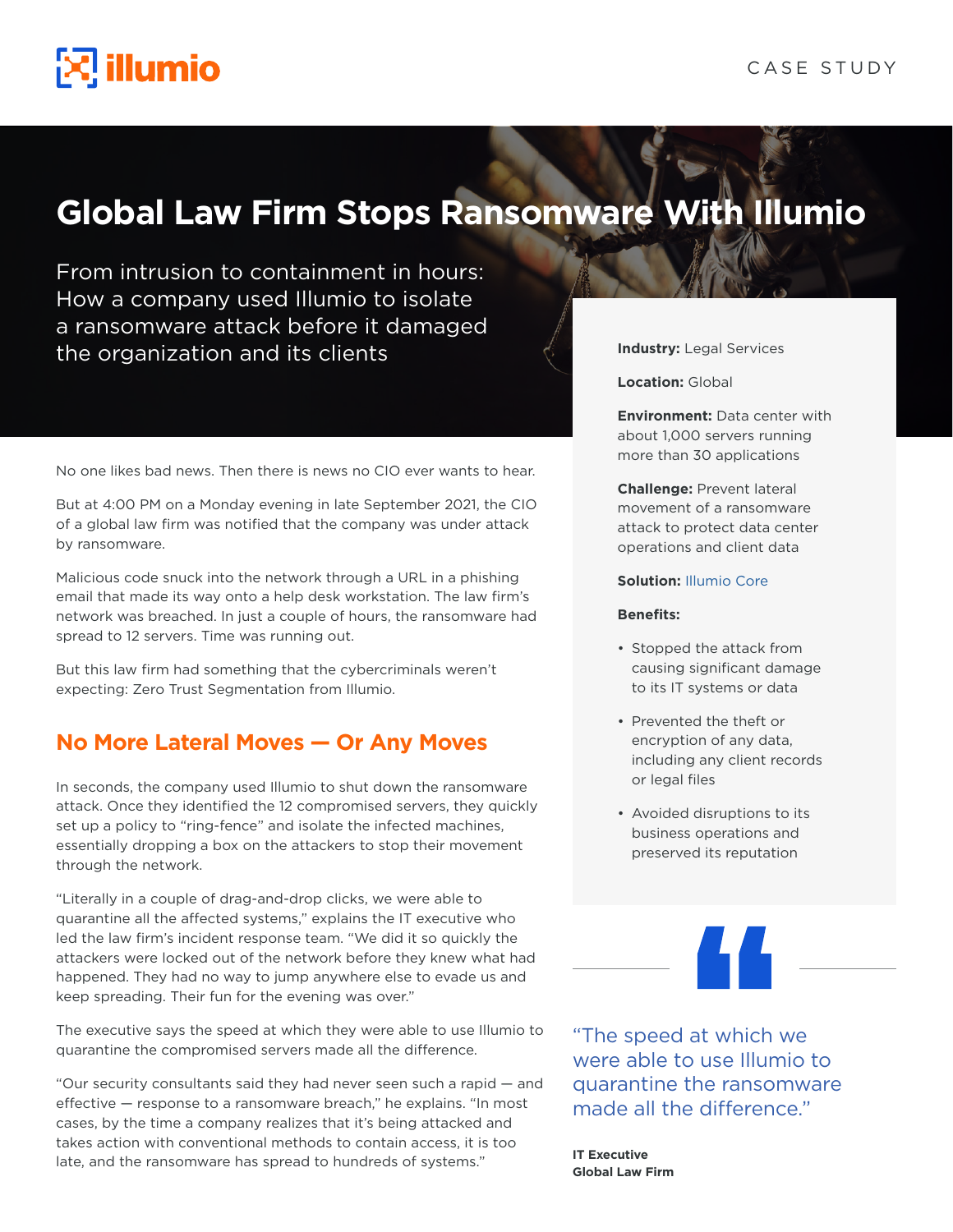## **Helping Defeat a Ransomware Attack**

While Illumio was pivotal in quickly quarantining the ransomware to keep it from moving through the network, it contributed to successfully defeating the attack in several ways, the executive says.

Illumio helped the law firm to:

- **• Slow the Attack:** Before the attack, the firm had already greatly limited open pathways on its network by deploying Illumio's Zero Trust Segmentation access controls.
- **• Track the Intruders:** By seamlessly integrating with its security information and event management (SIEM) tool, Illumio's communications telemetry helped provide a fuller view of the ransomware's spread.
- **• Visualize the Activity:** Illumio's real-time application communications map across the law firm's hybrid cloud environment clearly showed the unusual network activity from ransomware chatter.
- **• Quarantine Compromised Assets:** Illumio's simple rule generation capabilities made it easy to create a policy in less than a minute to isolate the infected servers in both the data center and a Microsoft Azure cloud service.
- **• Aid the Investigation:** Illumio made it safe to access compromised server data and securely transfer it to an incident response agency for analysis.

In particular, the executive says that the microsegmentation they had already put in place with Illumio Core (Illumio's flagship product) made a profound difference. It proactively limited where the attackers could go and what they could do, finally trapping them in a ring-fence.

Illumio Core left the attackers a much narrower range of options and bought the company more time to track them down.

"If we hadn't already had Illumio Core in place with live enforcement policies, I think the attack could have been much more difficult to contain," he says. "The bad actors would have had more paths from the help desk workstation and spread much further, much faster, making our job of stopping them much more complex."

#### **Defending Client Data and Organizational Reputation**

Being able to stop ransomware is doubly essential for law firms, the executive says. They must not only protect their own organization, but law firms are bound by fiduciary duty to safeguard information about their clients and their legal cases.

"No law firm can afford to lose any of its clients' data in an attack, because that causes reputational harm which, in some cases, can be very difficult to recover from," he says.

For example, the executive knows of another law firm that suffered a major ransomware attack that exposed client data and forced them to take their network down for a month, significantly hurting its business and client confidence.

"Their exposure was huge. It is unclear how many clients or potential clients they may have lost as a result of the incident," the executive says. "I didn't want anything remotely similar to happen to us."

By being able to respond so quickly to stop its ransomware attack with Illumio, the law firm was able to:

- Prevent the attackers from causing significant damage to its IT systems or data
- Stop the theft or encryption of any data, including any client records or legal files
- Avoid disruptions to its business operations

And because no client data was stolen, the firm preserved its most precious asset: its reputation.

AA "Our security consultants said

they had never seen such a rapid — and effective — response to a ransomware breach."

**IT Executive Global Law Firm**

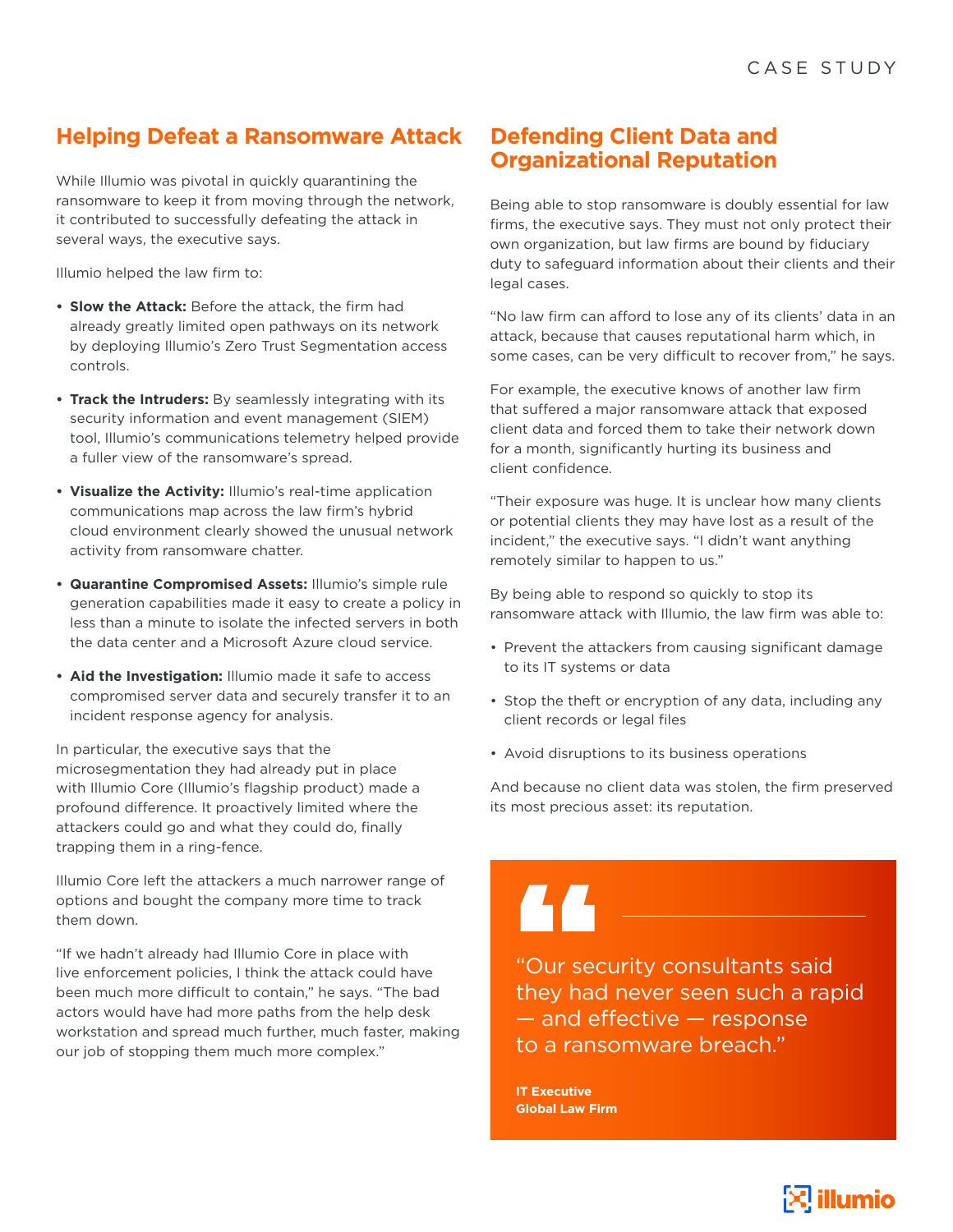### **Searching for Back-Office Security**

The law firm executive says he is always looking for new ways to further improve the company's digital security and stay one step ahead of increasingly sophisticated cyberattacks.

"It's all about being able to close the loose ends on your network that offer attackers a weakness to exploit," he says.

Historically, the law firm has used multiple technologies for securing its data and systems, such as endpoint detection and response (EDR) tools, anti-virus software for employee laptops, and ransomware detection for file systems.

But before Illumio, it lacked strong methods for protecting "the back office" — all the applications and data that run its business operations — now living in both data centers and cloud platforms.

The executive recognized that microsegmentation would be a key way to bolster protection of these systems.

By being able to easily control and block pathways of travel down to the application level, the firm could greatly limit the "unlocked doors" that so often make it easy for cybercriminals to move around networks to steal data and hold companies hostage, he explains.

When he began his search for a microsegmentation platform, he found that conventional approaches for segmentation just didn't work the way they needed to.

"If we hadn't already had some of our Illumio segmentation in place, the attack could have been impossible to contain."

**IT Executive Global Law Firm** "I wanted to gain better control over our network communications, but I knew I couldn't do it with methods like manually restricting access control lists on physical network switches," he says. "It just takes too much manpower to program those, and, then, how do you map all of that afterwards?"

Illumio solves these challenges, the executive says.

Based on extensive vetting and guidance from leading analyst firms, the executive selected Illumio to bring simple, scalable Zero Trust Segmentation to his organization.

"Illumio gives you the visibility and control over application communication flows in ways that you don't have with any other security solution," he says. "With Illumio, you can easily go through your policies and make updates and modifications as necessary."

The executive says Illumio's ability to seamlessly provide the same segmentation capabilities for cloud workloads as for on-premises data centers was also a big selling point.

"You can't just think about the confines of your own data center," he says. "Hybrid cloud computing is a reality today. Rather than be bound to a network hardware solution or a virtualization platform, we wanted to go with a best-of-breed SaaS platform that gives us the flexibility we need. I'd say Illumio is just that."

Certainly, the law firm is more than happy that Illumio was in place, ready to help it defeat ransomware and avoid damage to its operations, its clients and its reputation. It is now focusing on expanding Illumio to enforce policy across a much broader range of its IT estate.

"In this day and age, it's essential to implement microsegmentation to limit lateral movement from any attacker or malware that gets into your network." he says. "It is only a matter of time before you have your own breach. So you need to be prepared."